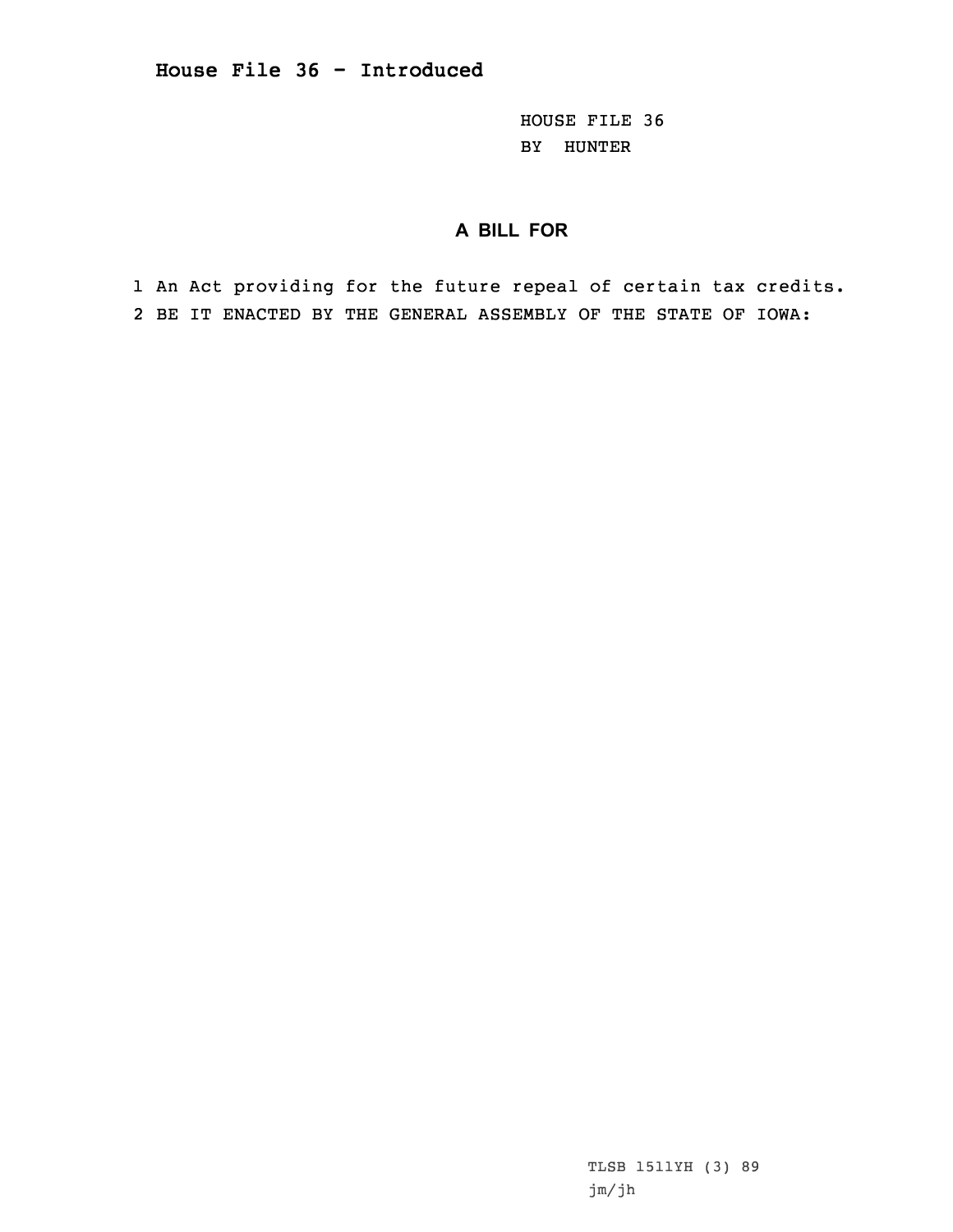1 DIVISION I 2 FUTURE REPEAL OF EXISTING TAX CREDITS 3 Section 1. NEW SECTION. **15.293C Future repeal.** 4 Sections 15.293A and 15.293B are repealed on January 1, 5 2027. 6 Sec. 2. Section 15.322, Code 2021, is amended to read as 7 follows: 8 **15.322 Future repeal.** 9 Section 15.315, [15.316](https://www.legis.iowa.gov/docs/code/2021/15.316.pdf), [15.317](https://www.legis.iowa.gov/docs/code/2021/15.317.pdf), [15.318](https://www.legis.iowa.gov/docs/code/2021/15.318.pdf), [15.319](https://www.legis.iowa.gov/docs/code/2021/15.319.pdf), [15.320](https://www.legis.iowa.gov/docs/code/2021/15.320.pdf), 10 15.321, and this [section](https://www.legis.iowa.gov/docs/code/2021/15.322.pdf), are repealed July 1, 2030 January 1, 11 2027. 12 Sec. 3. NEW SECTION. **15.337 Future repeal.** 13 Sections 15.331A, 15.331C, 15.333, 15.333A, and 15.335, are 14 repealed January 1, 2027. 15 Sec. 4. Section 15A.7, Code 2021, is amended by adding the 16 following new subsection: 17 NEW SUBSECTION. 5. This section is repealed on January 1, 18 2027. 19 Sec. 5. NEW SECTION. **15E.47 Future repeal.** 20 Sections 15E.41, 15E.42, 15E.43, 15E.44, 15E.46, and this 21 section are repealed January 1, 2027. 22 Sec. 6. Section 15E.52, Code 2021, is amended by adding the 23 following new subsection: 24 NEW SUBSECTION. 14. This section is repealed on January 1, 25 2027. 26 Sec. 7. Section 16.81, Code 2021, is amended by adding the 27 following new subsection: 28 NEW SUBSECTION. 9. This section is repealed on January 1, 29 2027. 30 Sec. 8. Section 260E.5, Code 2021, is amended by adding the 31 following new subsection: 32 NEW SUBSECTION. 7. This section is repealed on January 1, 33 2027. 34 Sec. 9. Section 260G.4A, Code 2021, is amended by adding the 35 following new subsection:

-1-

LSB 1511YH (3) 89 jm/jh 1/6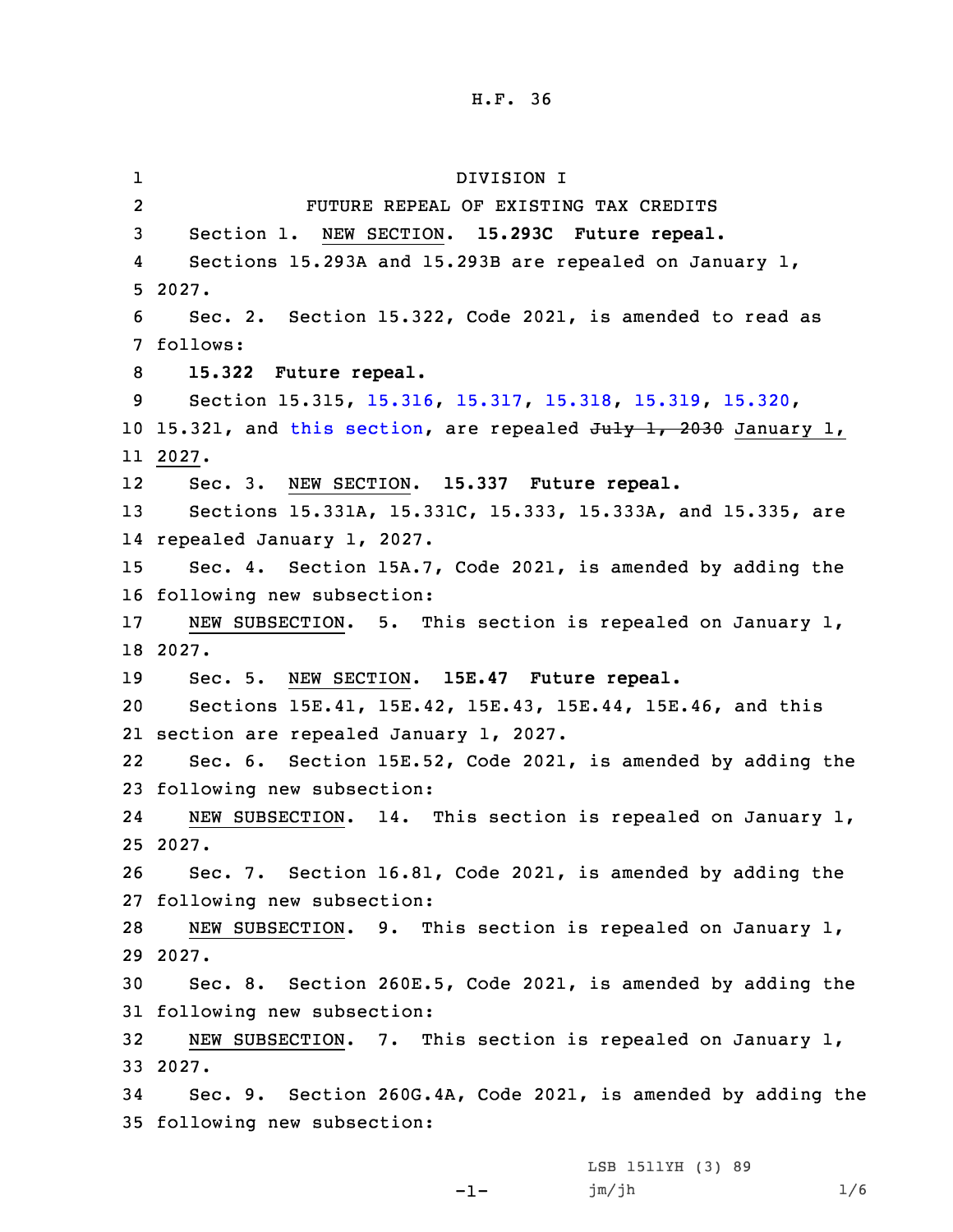1 NEW SUBSECTION. 7. This section is repealed on January 1, 2 2027. 3 Sec. 10. Section 403.19A, Code 2021, is amended by adding 4 the following new subsection: 5 NEW SUBSECTION. 4. This section is repealed on January 1, 6 2027. 7 Sec. 11. Section 422.10, Code 2021, is amended by adding the 8 following new subsection: 9 NEW SUBSECTION. 7. This section is repealed on January 1, 10 2027. 11 Sec. 12. Section 422.10B, Code 2021, is amended to read as 12 follows: 13 **422.10B Renewable chemical production tax credit.** 14The taxes imposed under this [subchapter](https://www.legis.iowa.gov/docs/code/2021/422.pdf), less the credits 15 allowed under section [422.12](https://www.legis.iowa.gov/docs/code/2021/422.12.pdf), shall be reduced by <sup>a</sup> renewable 16 chemical production tax credit allowed under [section](https://www.legis.iowa.gov/docs/code/2021/15.319.pdf) 15.319. 17 This section is repealed January 1, 2033 2027. 18 Sec. 13. Section 422.11L, Code 2021, is amended by adding 19 the following new subsection: 20 NEW SUBSECTION. 7. This section is repealed on January 1, 21 2027. 22 Sec. 14. Section 422.11S, Code 2021, is amended by adding 23 the following new subsection: 24 NEW SUBSECTION. 10. This section is repealed on January 1, 25 2027. 26 Sec. 15. Section 422.11W, Code 2021, is amended by adding 27 the following new subsection: 28 NEW SUBSECTION. 5. This section is repealed on January 1, 29 2027. 30 Sec. 16. Section 422.33, subsection 5, Code 2021, is amended 31 by adding the following new paragraph: 32 NEW PARAGRAPH. *j.* This subsection is repealed on January 33 1, 2027. 34 Sec. 17. Section 422.33, subsection 9, Code 2021, is amended 35 by adding the following new paragraph:

 $-2-$ 

LSB 1511YH (3) 89 jm/jh 2/6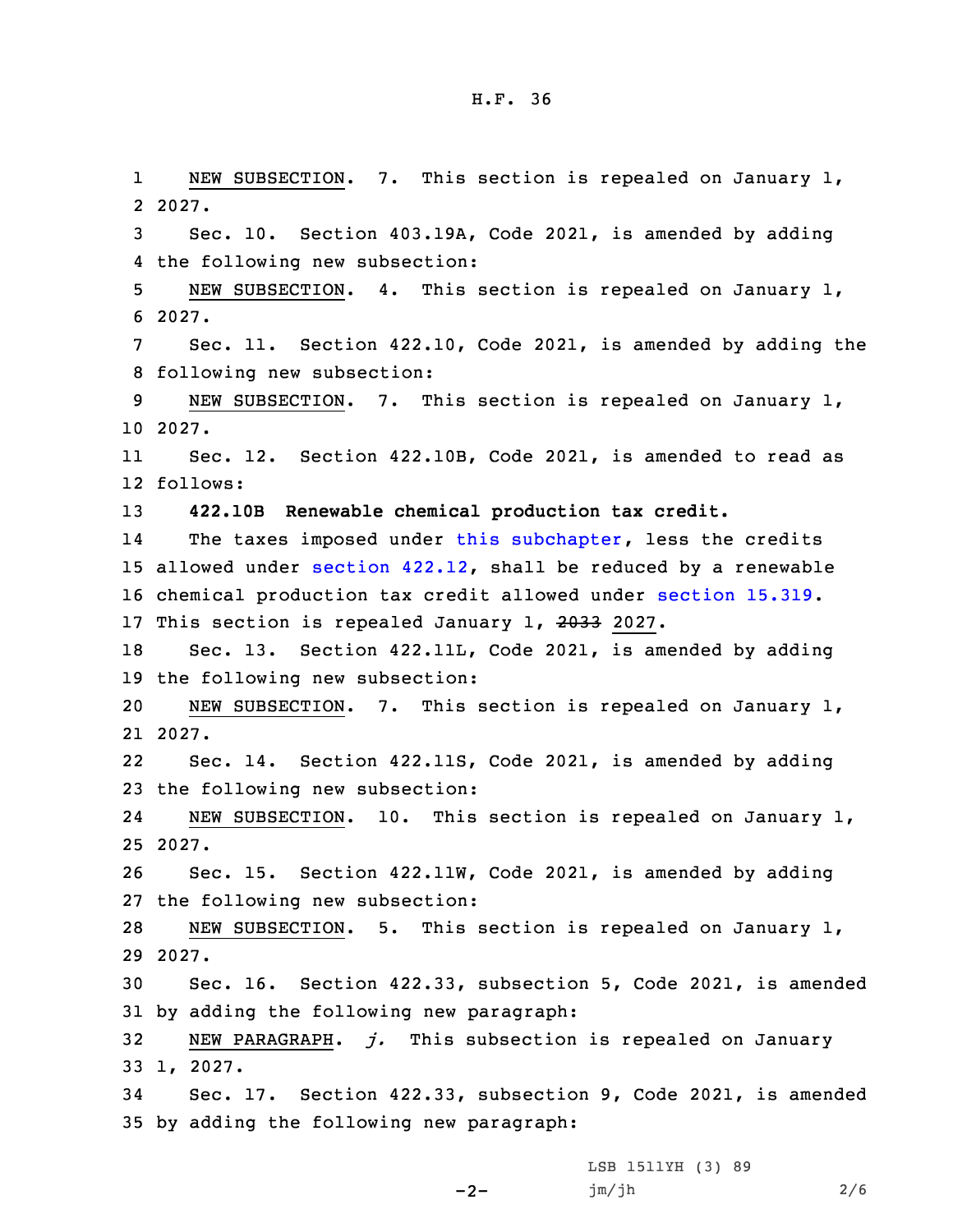1 NEW PARAGRAPH. *d.* This subsection is repealed on January 2 1, 2027. Sec. 18. Section 422.33, subsection 25, Code 2021, is amended by adding the following new paragraph: NEW PARAGRAPH. *d.* This subsection is repealed on January 6 1, 2027. Sec. 19. NEW SECTION. **476B.11 Future repeal.** This chapter is repealed effective January 1, 2027. Sec. 20. NEW SECTION. **476C.8 Future repeal.** This chapter is repealed effective January 1, 2027. 11 Sec. 21. PRESERVATION OF EXISTING RIGHTS. 12 1. This division of this Act is not intended to and shall 13 not limit, modify, or otherwise adversely affect any amount of tax credit issued, awarded, or allowed prior to January 1, 2027, nor shall it limit, modify, or otherwise adversely affect <sup>a</sup> taxpayer's right to claim or redeem <sup>a</sup> tax credit issued, awarded, or allowed prior to January 1, 2027, including but not limited to any tax credit carryforward amount. 2. The repeal of <sup>a</sup> provision of law pursuant to this division of this Act shall not constitute grounds for rescission or modification of agreements entered into under those provisions of law, if any. Any agreement entered into prior to January 1, 2027, under <sup>a</sup> provision of law repealed in this division of this Act, shall remain in effect until it expires under its own terms, and shall be governed by the applicable provisions of law as they existed immediately prior to January 1, 2027. Sec. 22. CORRESPONDING AMENDMENTS LEGISLATION. Additional legislation is required to fully implement this division of this Act. The director of the department of revenue shall, in compliance with section 2.16, prepare draft legislation for submission to the legislative services agency, as necessary, to implement the repeal of the tax credits under this division of this Act and under other provisions of law. DIVISION II

 $-3-$ 

LSB 1511YH (3) 89 jm/jh 3/6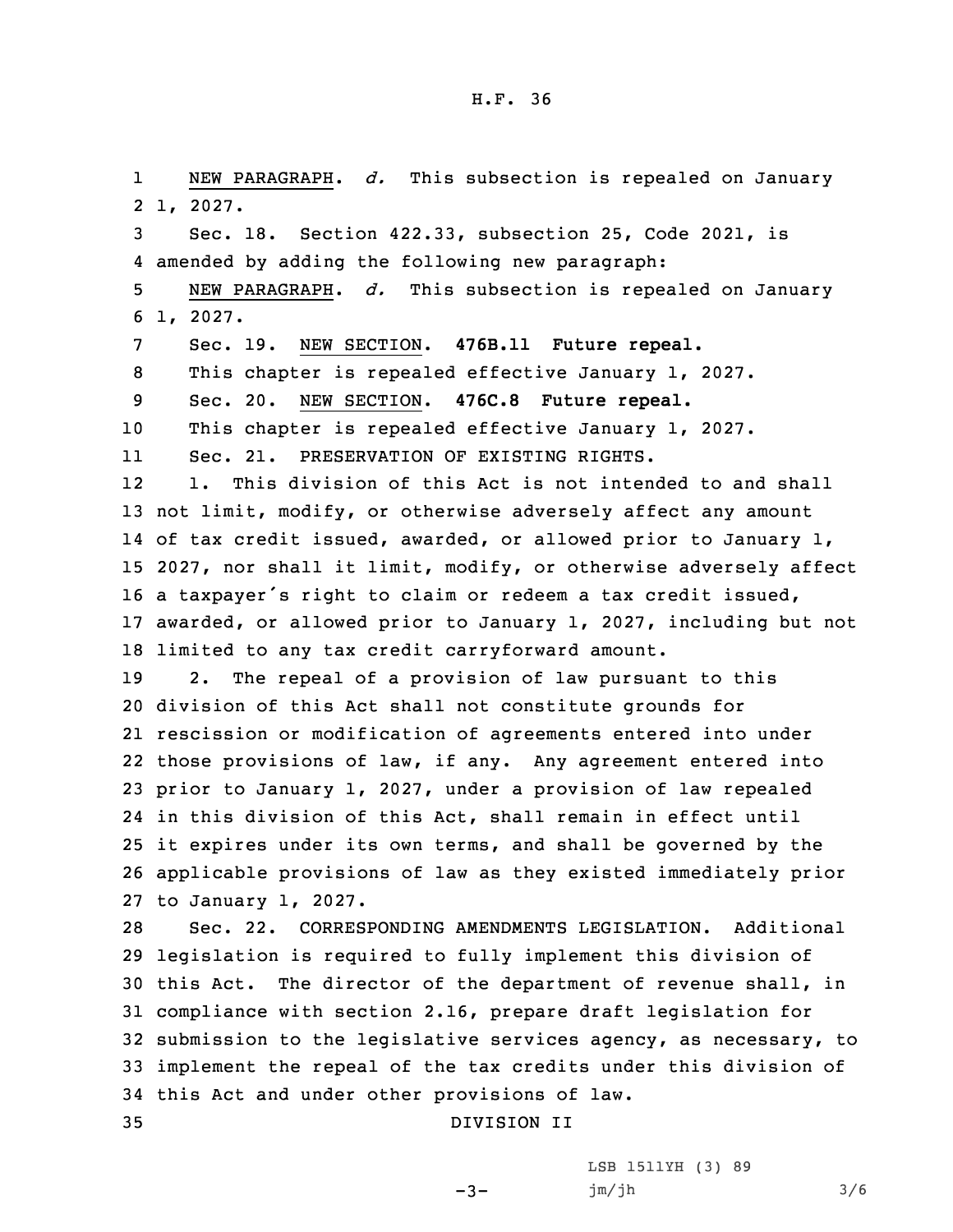1 FUTURE REPEAL OF FUTURE TAX CREDIT PROGRAMS 2 Sec. 23. NEW SECTION. **422.3A Future tax credit repeal.** <sup>3</sup> 1. For purposes of this section, *"tax credit program"* means 4 any provision of law enacted by the general assembly that 5 provides for an amount of money against the taxes imposed in 6 this chapter, chapter 432, or in section 533.329. 7 2. Notwithstanding any other provision of law to the

 contrary, any tax credit program enacted by the general assembly that takes effect on or after January 1, 2022, is repealed on January 1 of the sixth year following the effective date of the tax credit program, unless another provision of the Code provides for an earlier repeal date.

 3. The repeal of <sup>a</sup> tax credit program pursuant to subsection 2 is not intended to and shall not limit, modify, or otherwise adversely affect any amount of tax credit issued, awarded, or allowed prior to the effective date of the tax credit program repeal pursuant to subsection 2, nor shall it limit, modify, or otherwise adversely affect <sup>a</sup> taxpayer's right to claim or redeem <sup>a</sup> tax credit issued, awarded, or allowed prior to the effective date of the tax credit program repeal pursuant to subsection 2, including but not limited to any tax credit carryforward amount.

 4. The repeal of <sup>a</sup> tax credit program pursuant to subsection 2 shall not constitute grounds for rescission or modification of agreements entered into under the tax credit program, if any. Any agreement entered into under <sup>a</sup> tax credit program prior to the effective date of the repeal of the tax credit program under subsection 2 shall remain in effect until it expires under its own terms, and shall be governed by the tax credit program as it existed prior to its repeal pursuant to subsection 2.

32 EXPLANATION

33 **The inclusion of this explanation does not constitute agreement with** <sup>34</sup> **the explanation's substance by the members of the general assembly.**

35 This bill provides for the future repeal of certain existing

 $-4-$ 

LSB 1511YH (3) 89 jm/jh 4/6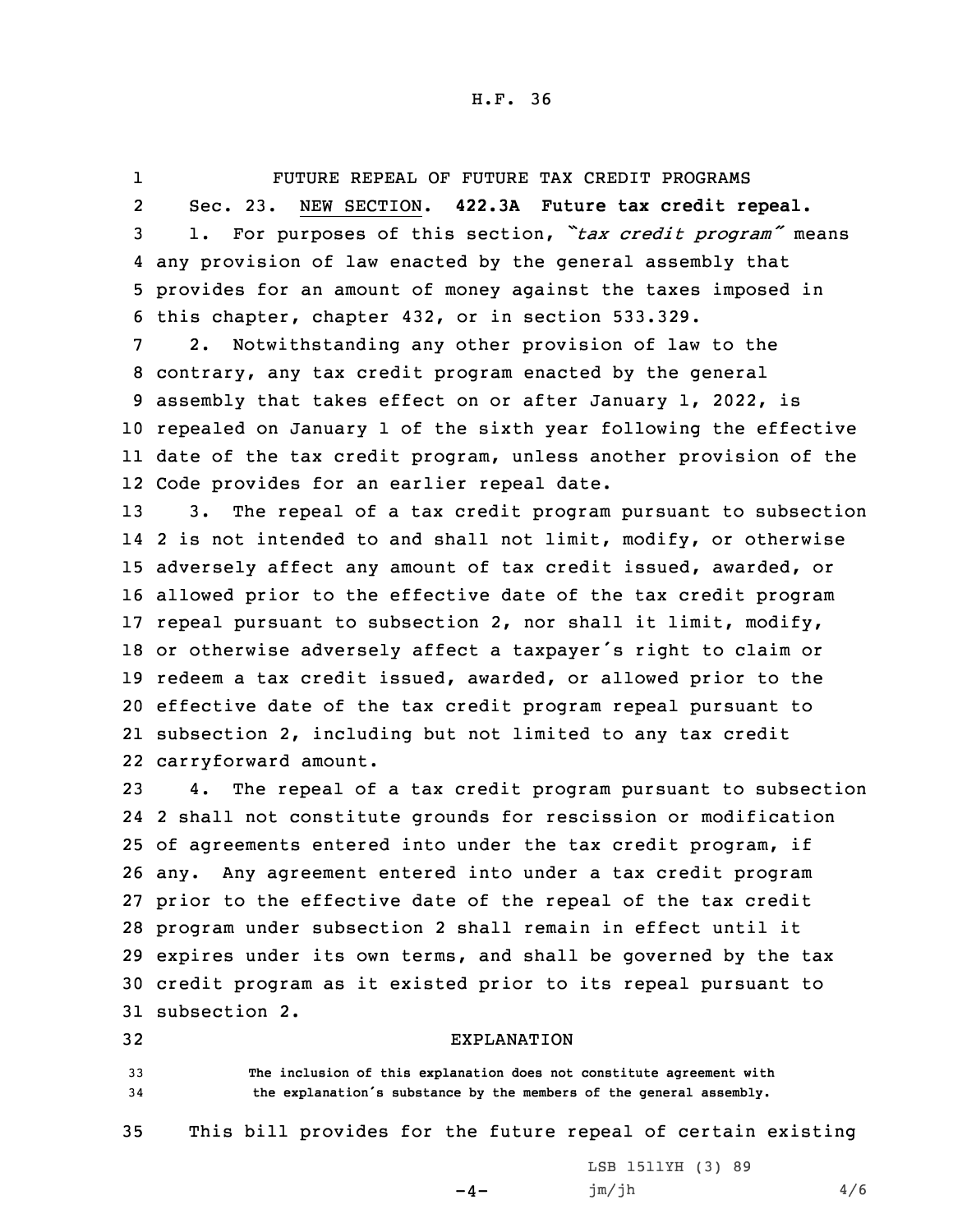state income tax credits, and provides for the future repeal of tax credits enacted by the general assembly in the future. DIVISION I —— FUTURE REPEAL OF EXISTING TAX CREDITS. Division <sup>I</sup> repeals on January 1, 2027, the following tax credits that currently have no repeal date: the accelerated career education program job tax credit; the beginning farmer tax credit; the assistive device corporate tax credit; the sales and use tax refund, corporate tax credit for certain sales taxes paid by third-party developers, investment tax credit, insurance premiums tax credit, and supplemental research activities tax credit available under the high quality jobs program; the redevelopment tax credits; the school tuition 13 organization tax credit; the solar energy system tax credit; the innovation fund investment tax credit; the tax credit for investments in <sup>a</sup> qualifying business; the wind energy production tax credit; the charitable conservation contribution tax credit; the new jobs credits from withholding available under the Iowa industrial new job training program; the research activities credits; the renewable energy tax credit; and the targeted jobs withholding tax credit.

21 The bill amends the repeal date of the renewable chemical production tax credit from January 1, 2033, to January 1, 2027. The bill provides that the repeal of <sup>a</sup> tax credit shall not affect tax credits issued, awarded, or allowed prior to January 1, 2027, or affect <sup>a</sup> taxpayer's ability to claim or redeem such tax credits, including but not limited to any tax credit carryforward amount, and further provides that the bill shall not constitute grounds for rescission or modification of agreements entered into for <sup>a</sup> tax credit, and that such agreements shall remain in effect until they expire under their own terms and shall be governed by the applicable provisions of law as they existed immediately prior to January 1, 2027. The bill provides that additional legislation is required to

34 fully implement the repeal of these tax credits and requires 35 the director of the department of revenue to prepare draft

 $-5-$ 

LSB 1511YH (3) 89 jm/jh 5/6